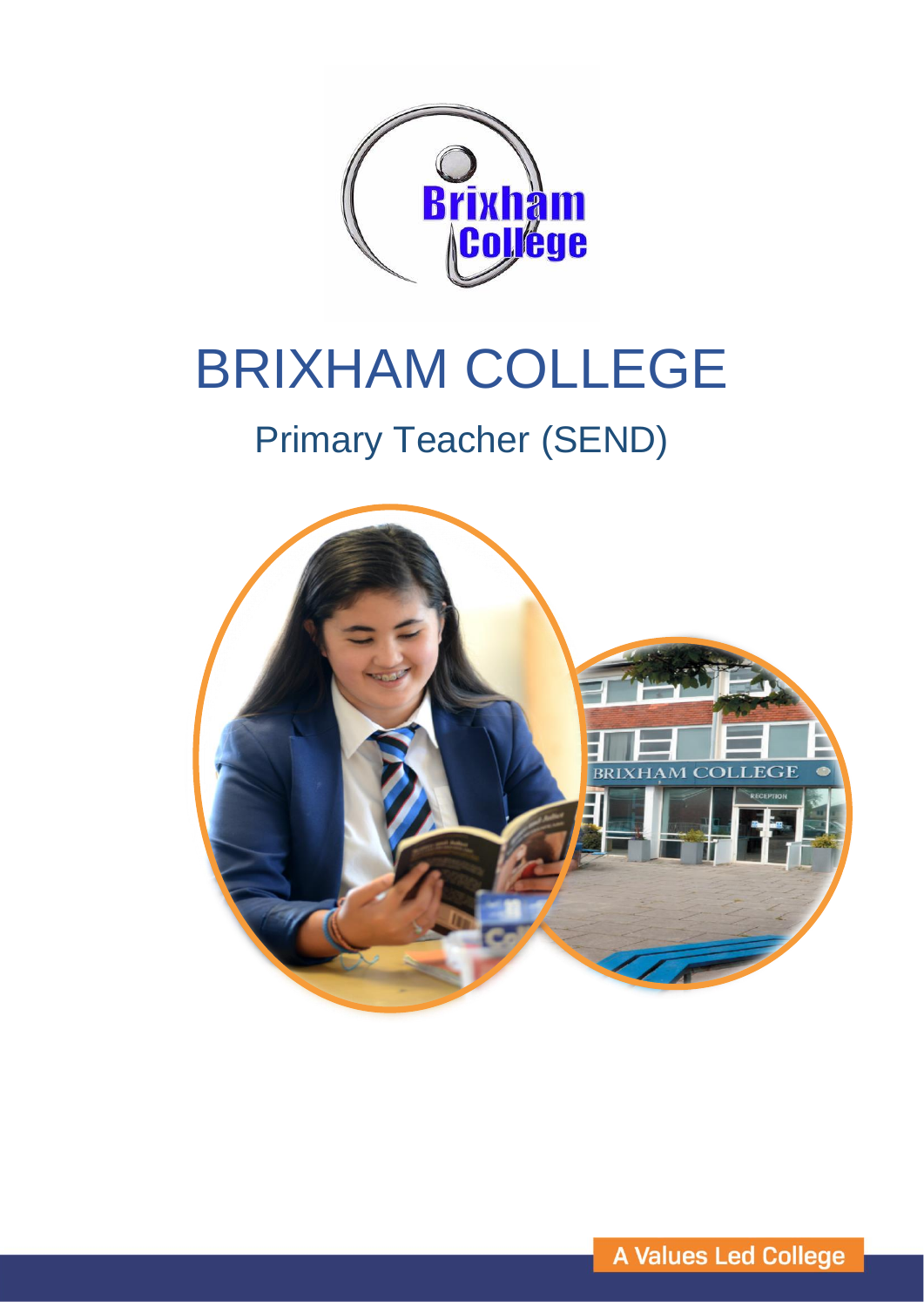

#### **Welcome**

As the SENDCo for Autism and lead of our Enhanced Provision for Autism (The Harbour) at Brixham College, I am proud and privileged to work alongside a collection of experienced, supportive and committed colleagues. We work as a team in the truest sense of the word. Our greatest aim is providing our students with the best experience, interventions and support that we can. Fundamentally built on relationships; not only with the students but with each other, we work together to progress, develop and learn the best practices ourselves that can then be transferred to the classrooms and when working 1:1 or in small group intervention sessions. The wider SEND Team is made up of a team of staff encompassing, Learning Support, Student Support – SEMH, Pride in Progress - Behaviour and Interventions and "The Harbour" – ASC Enhanced Provision.

Both myself and the whole SEND Team look forward to working with a dynamic and motivated practitioner who will embrace and enhance the teaching at Brixham College.

Cathryn Beswetherick SENDCo Autism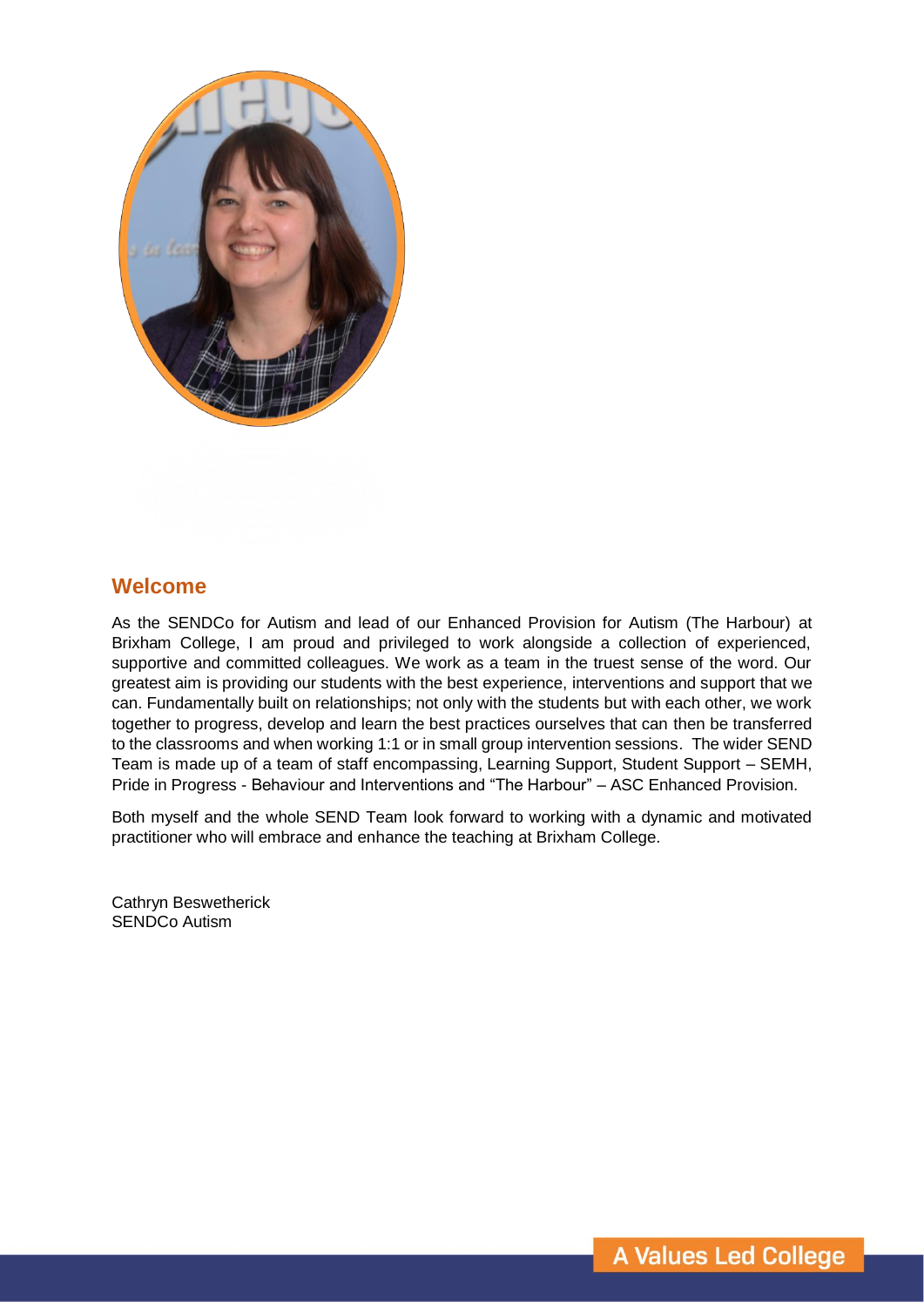

#### **Our SEND Provision**

We pride ourselves on being inclusive, and for the SEND team this inclusion starts in the classroom, and continues to be supported through all other areas of the college, whether this be through events and trips, extra-curricular activities, examination preparation or through the range of transition points that we see our students through.

The team currently consists of a three HLTA's who all have strategic roles within the SEND team and the specific support that they offer our students. In addition, we have a team of Teaching Assistants whose focus is primarily in-class support, and provide the stability and support than many of our SEND students' need. We are in the enviable position to have two SEND Coordinators, each with specific responsibilities: Mrs Lander whose role is focussed on mainstream SEND and manages "The Learning Zone", and Mrs Beswetherick whose role is to manage "The Harbour" - the college's Enhanced Provision for those students on the Autistic Spectrum. The team also benefits from a member of the Senior Leadership Team, taking an active role in the strategic vision and direction of SEND and inclusion.

#### **Our Intent**

Our SEND Provision brings together a range of highly experienced professionals that believe in education and learning for all. Our aim is to ensure that every student especially those with a SEND need can access, and receive the same learning opportunities as those students without specific needs.

#### **Our Implementation**

The SEND team currently operates out of two main areas of the college, Learning Support and the Autism Enhanced Provision (the Harbour). The Harbour has 3 bespoke classrooms, a sensory room, kitchen and outdoor learning space. The team benefits from having a trained and qualified exam access arrangements, and cognitive assessment assessor. The College also gains support through many external agencies which allows SEND to be one of the most innovative and forward thinking SEND teams in the Torbay and wider area.

#### **Our Impact**

As part of our continual development of SEND and Inclusion across the College, the successful candidate will be joining the SEND team, at a really exciting time, and with the support of the team and SLT Lead will be instrumental in developing and supporting the "Inclusive Classroom" whole college strategic vision and approach.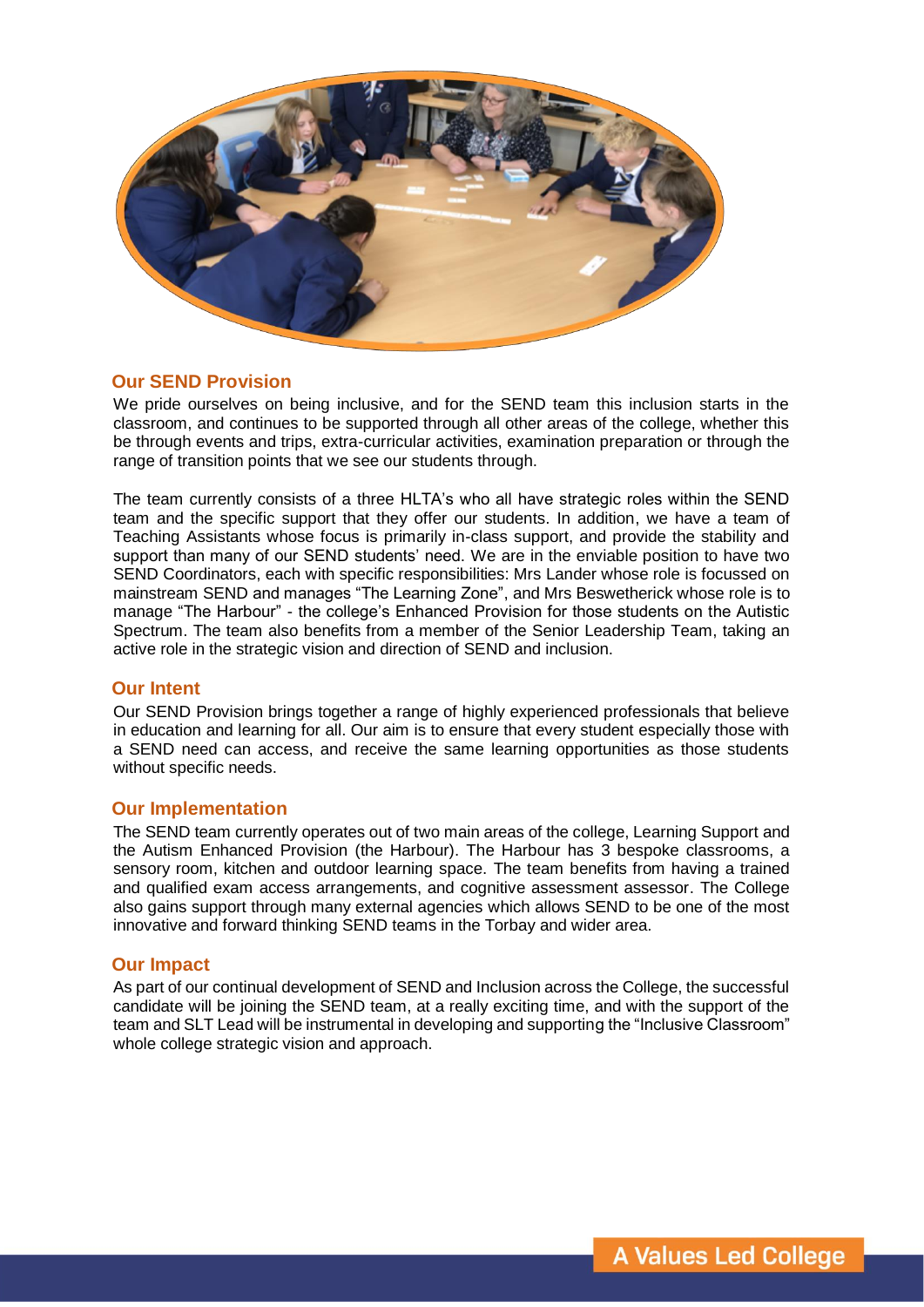

### Brixham College –Teacher Job Description

**Accountable to:** SENDCo Autism/ Faculty Leader

**Pay Scale:** Main Pay Spine

**Hours of Work**: 1265 as outlined in the School Teachers' Pay and Conditions **Document** 

#### **STANDARDS**

Teachers make the education of their students their first concern and are accountable for achieving the highest possible standards in work and conduct. Teachers act with honesty and integrity; have strong subject knowledge, keep their knowledge and skills as teachers up to date and are self-critical; force positive professional relationships and work with parents in the best interests of their students.

#### **SET HIGH EXPECTATIONS WHICH INSPIRE, MOTIVATE AND CHALLENGE STUDENTS**

- Establish a safe and stimulating environment for students, rooted in mutual respect
- Set goals that stretch and challenge students of all backgrounds, abilities and dispositions
- Demonstrate consistently the positive attitudes, values and behaviour which are expected of students.

#### **PROMOTE GOOD PROGRESS AND OUTCOMES BY STUDENTS**

- Be accountable for students' attainment, progress and outcomes
- Plan teaching to build on students' capabilities and prior knowledge
- Guide students to reflect on the progress they have made and their emerging needs
- Demonstrate knowledge and understanding of how students learn and how this impacts on teaching
- Encourage students to take a responsible and conscientious attitude to their own work and study.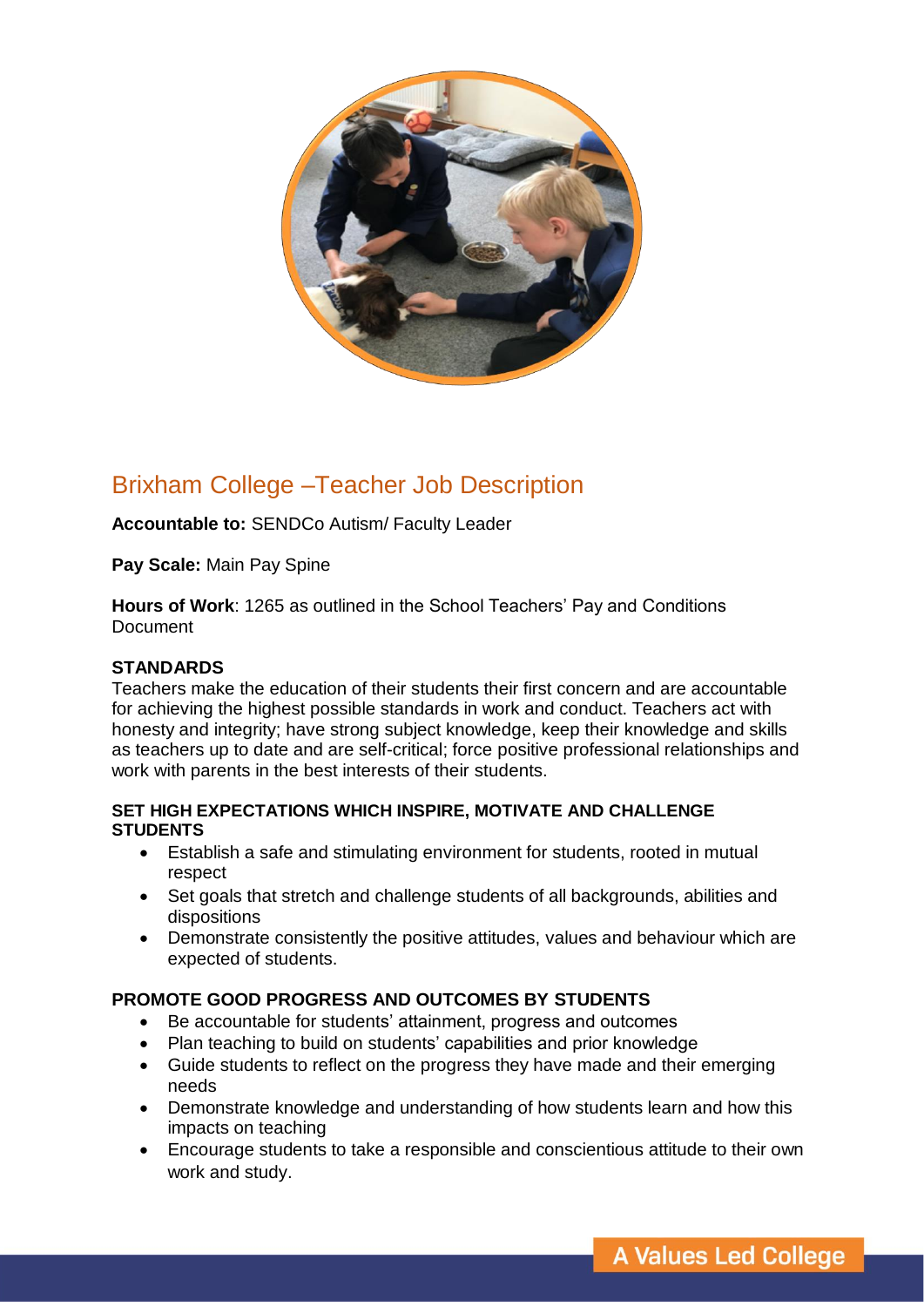#### **DEMONSTRATE GOOD SUBJECT AND CURRICULUM KNOWLEDGE**

- Have a secure knowledge of the relevant subject(s) and curriculum areas, foster and maintain students' interest in the subject, and address misunderstandings
- Demonstrate a critical understanding of developments in the subject and curriculum areas and promote the value of scholarship
- Demonstrate an understanding of, and take responsibility for, promoting high standards of literacy, articulacy and the correct use of standard English, whatever the teacher's specialist subject.

#### **PLAN AND TEACH WELL STRUCTURED LESSONS**

- Impart knowledge and develop understanding through effective use of lesson time
- Promote a love of learning and children's intellectual curiosity
- Set homework and plan other out-of-class activities to consolidate and extend the knowledge and understanding students have acquired
- Reflect systematically on the effectiveness of lessons and approaches to teaching

#### **ADAPT TEACHING TO RESPOND TO THE STRENGTHS AND NEEDS OF ALL STUDENTS**

- Know when and how to differentiate appropriately, using approaches which enable students to be taught effectively
- Have a secure understanding of how a range of factors can inhibit students' ability to learn and how best to overcome these
- Demonstrate an awareness of the physical, social and intellectual development of children, and know how to adapt teaching to support students' education at different stages of development
- Have a clear understanding of the needs of all students, including those with special educational needs; those of high ability; those with English as an additional language; those with disabilities; and be able to use and evaluate distinctive teaching approaches to engage and support them.

#### **MAKE ACCURATE AND PRODUCTIVE USE OF ASSESSMENT**

- Know and understand how to assess the relevant subiect and curriculum areas, including statutory assessment requirements
- Make use of formative and summative assessment to secure students' progress
- Use relevant data to monitor progress, set targets and plan subsequent lessons
- Give students regular feedback both orally and through accurate marking and encourage students to respond to the feedback.

#### **MANAGE BEHAVIOUR EFFECTIVELY TO ENSURE A GOOD AND SAFE LEARNING ENVIRONMENT**

- Have clear rules and routines for behaviour in classrooms and take responsibility for promoting good and courteous behaviour in classrooms and around the College, in accordance with the College's behaviour policy.
- Have high expectations of behaviour, and establish a framework for discipline with a range of strategies, using praise sanctions and rewards consistently and fairly
- Manage classes effectively using approaches which are appropriate to students' needs in order to involve and motivate them
- Maintain good relationships with students exercise appropriate authority and act decisively when necessary.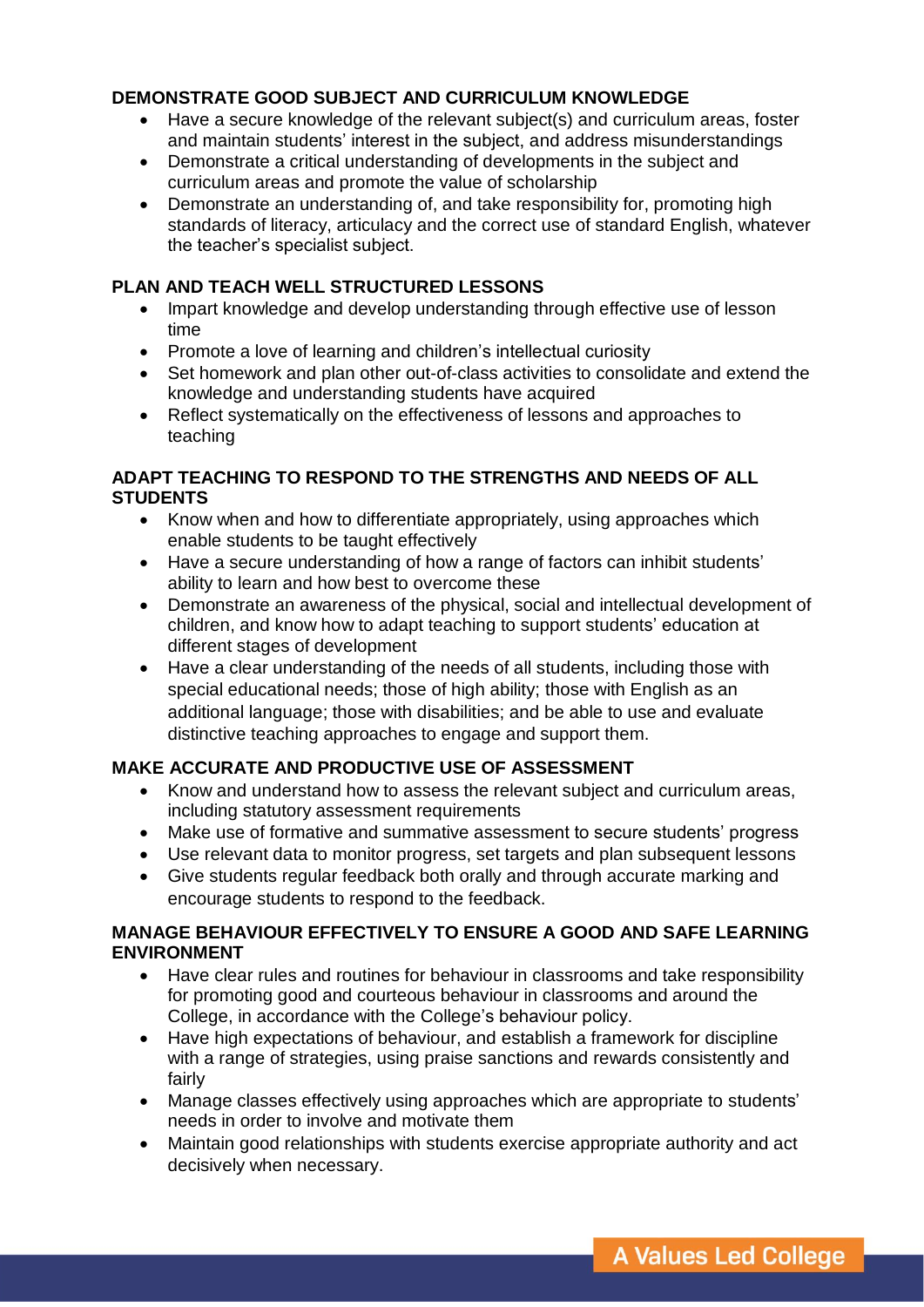#### **FULFIL WIDER PROFESSIONAL RESPONSIBILITIES**

- Make a positive contribution to the wider life and ethos of the College.
- Develop effective professional relationships with colleagues, knowing how and when to draw on advice and specialist support.
- Take responsibility for improving teaching through appropriate professional development responding to advice and feedback from colleagues
- Communicate effectively with parents/carers with regard to students' achievements and well-being.

#### **PERSONAL AND PROFESSIONAL CONDUCT**

A teacher is expected to demonstrate consistently high standards of personal and professional conduct. The following statements define the behaviour and attitudes which set the required standard for conduct throughout a teacher's career.

Teachers uphold public trust in the profession and maintain high standards of ethics and behaviour, within and outside College by:

- Treating students with dignity, building relationships rooted in mutual respect, and at all times observing proper boundaries appropriate to a teacher's professional position
- Having regard for the need to safeguard students' well-being in accordance with statutory provisions
- Value diversity and promote equal opportunities at all times
- Showing tolerance of, and respect for, the rights of others
- Not undermining fundamental British values, including democracy, the rule of law, individual liberty and mutual respect, and tolerance of those with different faiths and beliefs
- Ensuring that personal beliefs are not expressed in ways which exploit students' vulnerability or might lead them to break the law.

Teachers must have proper and professional regard for the ethos, policies and practices of the school in which they teach and maintain high standards in their own attendance and punctuality.

Teachers must have an understanding of, and always act within, the statutory frameworks which set out their professional duties and responsibilities.

#### **Child Protection:**

- $\checkmark$  A commitment to the responsibility of safeguarding and promoting the welfare of young people
- young people<br>A commitment to safeguarding and the welfare of children and young persons you are responsible for or come into contact with
- $\checkmark$  A commitment to undertake Child Protection training
- $\checkmark$  An enhanced DBS is required for the post

**Brixham College is committed to safeguarding and promoting the welfare of children and young people and expects all staff and volunteers to share this commitment.**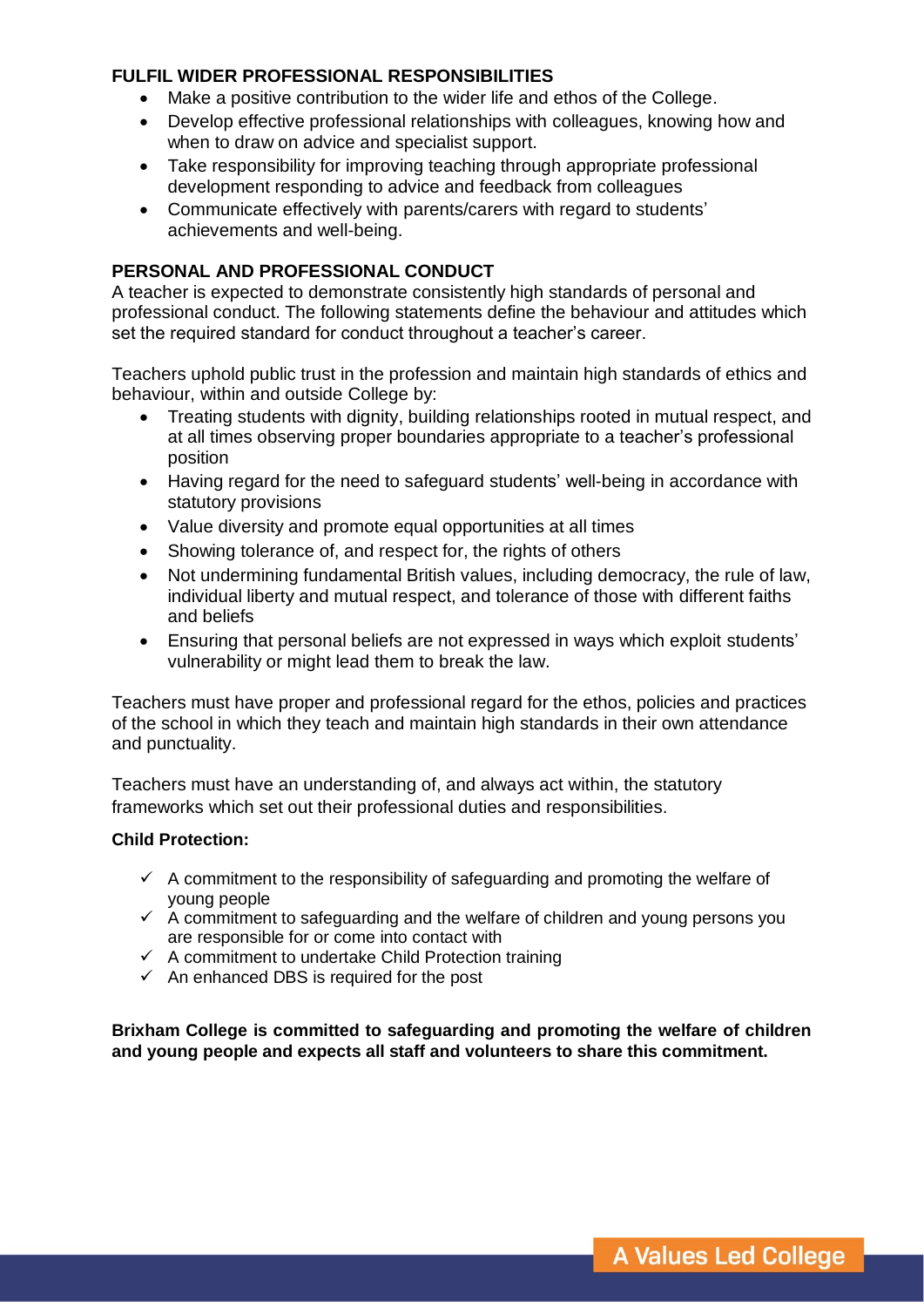#### **Brixham College**

#### **PERSON SPECIFICATION Post Title: Primary Teacher**

| <b>Career</b>                               | <b>Essential Criteria</b>                                                                           | Method of Assessment/        |
|---------------------------------------------|-----------------------------------------------------------------------------------------------------|------------------------------|
| Grade:                                      |                                                                                                     | <b>Source of Information</b> |
|                                             |                                                                                                     |                              |
| <b>Key Skills &amp;</b><br><b>Abilities</b> | Training, Qualifications, Experience                                                                |                              |
|                                             |                                                                                                     |                              |
|                                             | To be a qualified primary teacher with QTS                                                          | Application form             |
|                                             |                                                                                                     |                              |
|                                             | To have attended recent, relevant courses                                                           | Application Form             |
|                                             | To have experience of teaching children in the primary age range, with an interest in               | Application Form             |
|                                             | extending this into a Year 7 curriculum.                                                            |                              |
|                                             |                                                                                                     | Application Form             |
|                                             | To have relevant experience of professional development and self-awareness of<br>professional needs |                              |
|                                             |                                                                                                     |                              |
|                                             | Interpersonal Skills:                                                                               |                              |
|                                             | To be able to communicate and cooperate effectively by:                                             |                              |
|                                             |                                                                                                     |                              |
|                                             | Being aware of the need to develop appropriate social values and standards                          | Interview                    |
|                                             |                                                                                                     |                              |
|                                             | Making use of speaking and listening skills in different teaching contexts                          | Interview                    |
|                                             | Establishing and maintaining good relationships, in particular with students, parents and           | Interview                    |
|                                             | colleagues                                                                                          |                              |
|                                             |                                                                                                     |                              |
|                                             | Management and Organisation                                                                         |                              |
|                                             | To be able to manage and organise effectively by:                                                   |                              |
|                                             | Matching the teaching to the students' individual needs                                             |                              |
|                                             |                                                                                                     | Interview/Application Form   |
|                                             | Working collaboratively within the team of teachers and in the classroom                            |                              |
|                                             |                                                                                                     | Interview/Application Form   |
|                                             | Using a variety of teaching styles, including individual, group and whole class                     | Interview/Application Form   |
|                                             | approaches                                                                                          |                              |
|                                             | Planning and organising the curriculum to the appropriate level                                     | Interview/Application Form   |
|                                             |                                                                                                     |                              |
|                                             |                                                                                                     | Interview/Application Form   |